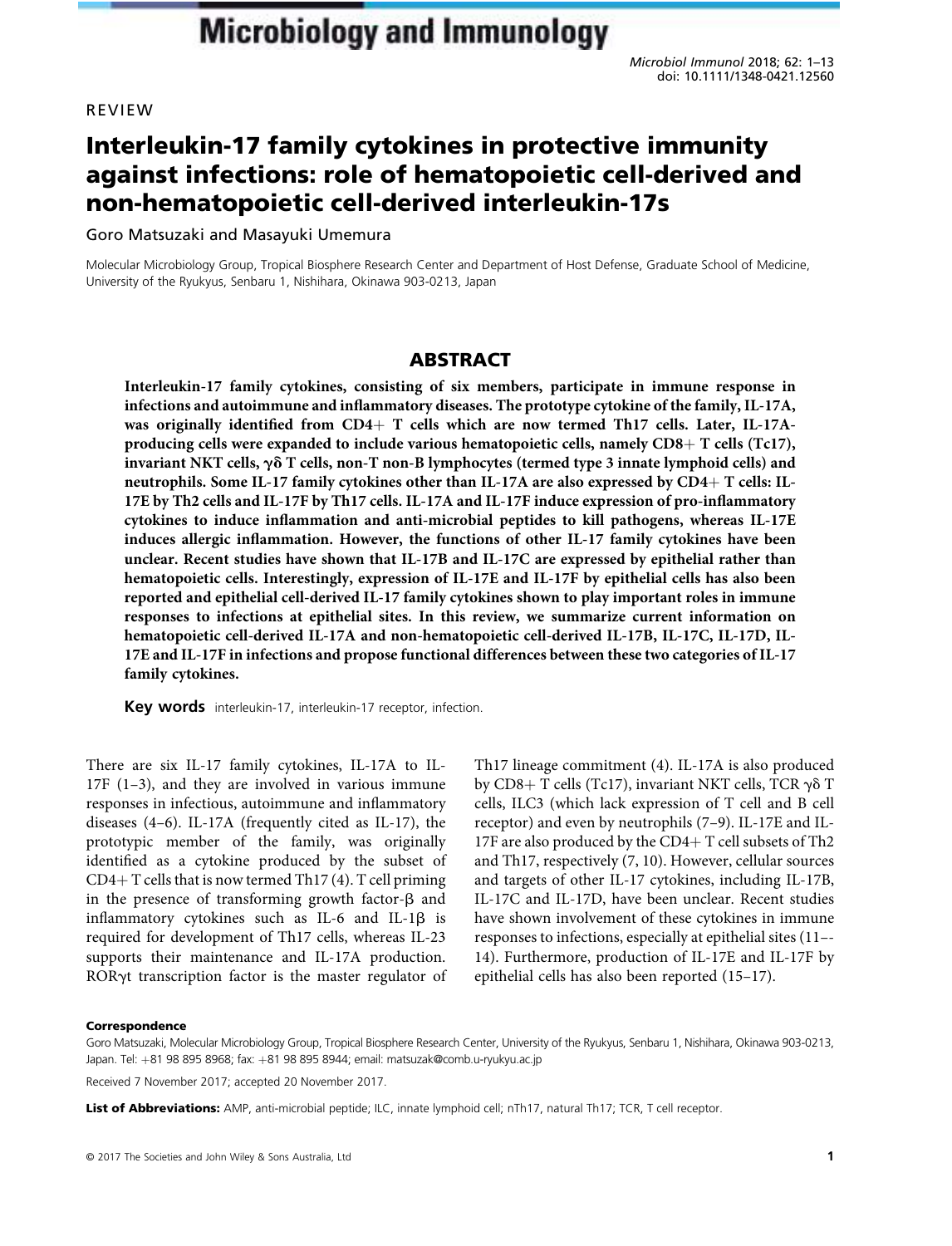The receptors for IL-17 family cytokines are heterodimers consisting of two subunits; several IL-17R subunits are redundantly used as a component of multiple IL-17R dimers (1–3). IL-17 family cytokines and their receptors are summarized in Table 1. The receptor for IL-17A consists of IL-17RA and IL-17RC subunits. The IL-17RA molecule is also a subunit of receptors for IL-17C, IL-17E and IL-17F. In early studies, IL-17RA (or IL-17R)-deficient mice were used as a murine model that lacks IL-17A function; however, IL-17RA-deficiency confers inability to respond to not only IL-17A but also to IL-17C, IL-17E and IL-17F. Therefore, careful re-evaluation of early reports using IL-17RAdeficient mice is required. IL-17RB and IL-17RC subunits are also used as subunits of receptors for multiple IL-17 family cytokines: IL-17RB is used for IL-17B and IL-17E, and IL-17RC for IL-17A and IL-17F. Activation signals delivered from the IL-17Rs are summarized in recent reviews (2.3).

IL-17 family cytokines induce inflammatory responses via activation of their receptors. Receptors for IL-17A are expressed by various cells, including epithelial and endothelial cells and fibroblasts (1–3); IL-17A stimulation inducing production of AMPs and pro-inflammatory cytokines. AMPs, which comprise various molecules such as  $\beta$ -defensins and S100A8/ A9 (1, 4, 5), are produced to kill pathogens, especially bacteria and fungi. The pro-inflammatory cytokines include granulocyte-colony stimulating factor, which activates neutrophil production in the bone marrow, and chemokines which induce neutrophil migration. IL-17F shares receptors with IL-17A, and induces responses just as IL-17A does. The functions of other IL-17 family cytokines have been demonstrated recently, as discussed in this review, in which we summarize the roles of hematopoietic cell-derived IL-17A and non-hematopoietic cell-derived IL-17 family cytokines in immune response to various pathogens and discuss our recent observations on the functional differences between the two categories of IL-17s.

Table 1. IL-17 family cytokines and their receptors

| Cytokine   | Receptor subunits |           |
|------------|-------------------|-----------|
| $IL-17A$   | IL-17RA           | IL-17RC   |
| $IL-17B$   | ?                 | $IL-17RB$ |
| $IL-17C$   | IL-17RA           | IL-17RE   |
| $IL-17D$   |                   |           |
| $IL-17E$   | IL-17RA           | IL-17RB   |
| $IL-17F$   | IL-17RA           | IL-17RC   |
| $IL-17AYF$ | IL-17RA           | IL-17RC   |
|            |                   |           |

IL-17A/F indicates heterodimer of IL-17A and IL-17F.

# ROLE OF HEMATOPOIETIC CELL-DERIVED IL-17A IN INFECTIONS

IL-17A is produced mainly by lymphoid cells, including Th17, Tc17 and  $\gamma\delta$  T cells, and ILC3, in the course of various infections. Several pathogens also induce IL-17A production by neutrophils. In this part of the review, we summarize the role of hematopoietic cell-derived L-17A in infections.

## Extracellular bacterial infections and IL-17A

Involvement of IL-17A in infections was first reported in a Klebsiella pneumoniae lung infection mouse model. IL-17RA-deficient mice with pulmonary infection with extracellular bacteria K. pneumoniae have shorter survival, weaker neutrophil induction and greater bacterial burdens in the lung and spleen than infected wild type mice from an early stage of infection, such as Day 2 (18). Because IL-17A production of CD4+ and  $CD8 + T$  cells has been detected (19), Th17 and Tc17 are considered the IL-17A-producing cells in these infections. IL-17A production from Day 2 post infection indicates that the T cells are not Klebsiella antigenspecific T cells but innate type T cells that can respond to infection in the absence of antigen-specific receptors such as natural Th17 (nTh17) (20). Recent reports have shown that K. pneumoniae lung infection induces IL-17A production not only by  $CD4+T$  cells, but also by innate lymphocytes including  $\gamma \delta T$  cells, invariant NKT cells, TCR $\alpha\beta$ +CD4-CD8- T cells (21) and ILC3 (22). The mechanism of IL-17A-dependent protection against K. pneumoniae has been attributed to neutrophils induced by IL-17A because there are significantly fewer neutrophils in bronchoalveolar lavage fluid in the infected lungs of IL-17RA-deficient mice than in those of wild type mice (18). However, a recent study showed that protection against K. pneumoniae infection in the lung does not depend on neutrophils but on IL-17Aactivated inflammatory macrophages (22), which also show enhanced bactericidal activity with increased production of reactive oxygen species (22).

IL-17A is also induced by infections with other extracellular bacteria, including Staphylococcus aureus (23–25), Pseudomonas aeruginosa (26, 27), Bordetella pertussis (28–30), Escherichia coli (31), Citrobacter rodentium (32, 33), Yersinia pestis (34) and Helicobacter pylori (35, 36). In many of these infections  $\gamma\delta$  T cells are the major IL-17A-producing cells (9). In S. aureus lung and skin infections (23, 24), E. coli peritoneal infection (31), and even colonization of the eyes by commensal Corynebacterium (37), the major IL-17Aproducing cells are  $\gamma\delta$  T cells in mice; these cells enhance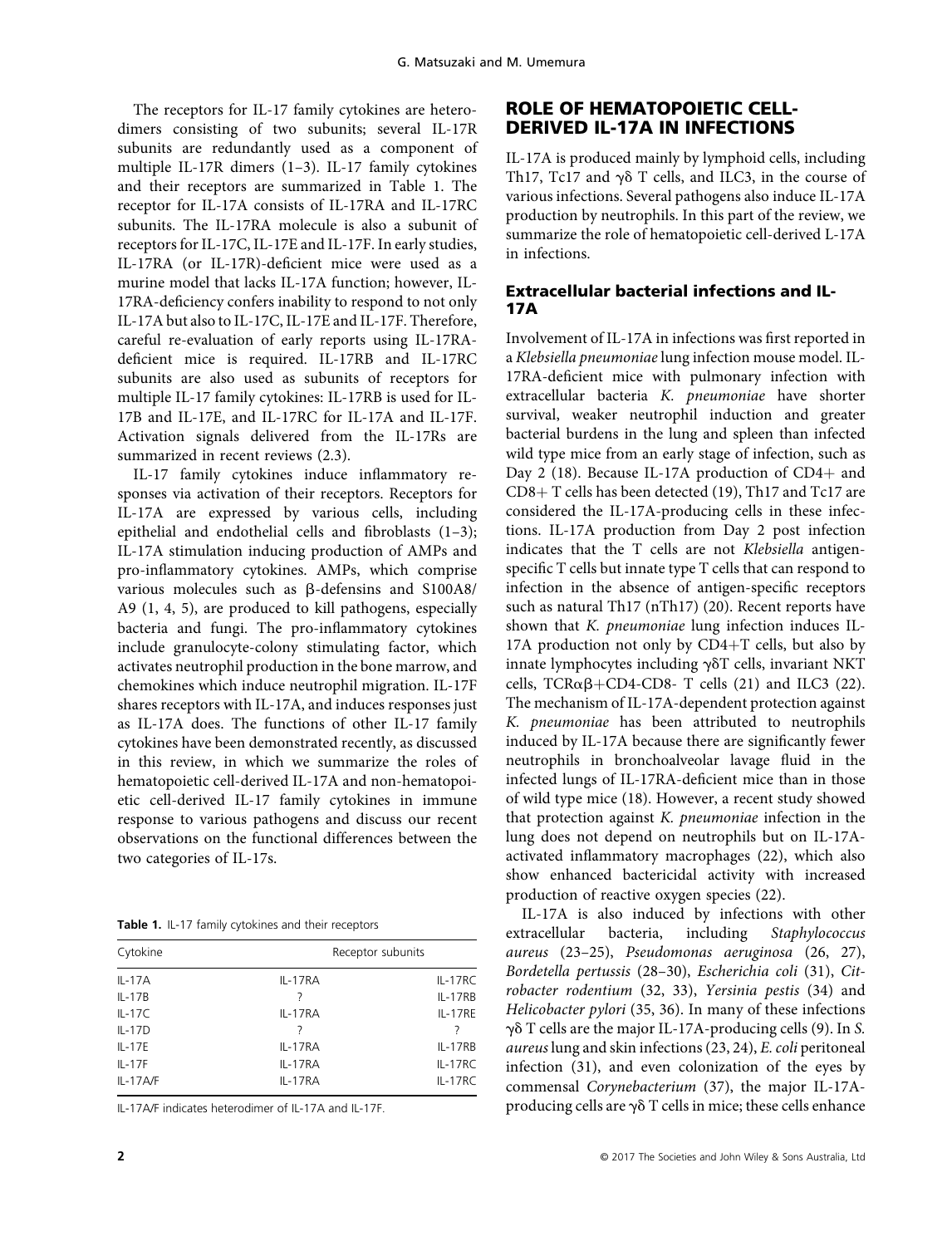protective immunity to these pathogens. Although the precise mechanism of IL-17A-dependent protective responses has not been identified, this protection is correlated with induction of neutrophils and expression of chemokines and AMPs (23, 24, 31, 37). In contrast, in a cecal ligation and puncture model of murine sepsis,  $\gamma\delta$ T cell-derived IL-17A enhances lethality, possibly through increased release of pro-inflammatory cytokines in sera (38). Therefore, IL-17A from the same cells could have both protective and exacerbating roles in infections: the former through induction of anti-microbial effectors such as neutrophils and AMPs to eliminate pathogens, and the latter through induction of excess inflammatory responses and tissue damage.

B. pertussis infection also induces IL-17A-producing  $\gamma\delta$  T cells at an early stage of infection; however, Th17 becomes detectable at a later stage (30). Non-viable bacterial components can induce IL-17A production: B. pertussis acellular vaccine (29) and pertussis toxin alone (28) can induce Th17. Therefore, pertussis toxin may serve as an adjuvant for inducing Th17 cells. This activity has been empirically used to induce a Th17 dependent experimental autoimmune model. Pertussis toxin has been inoculated after immunization with a myelin-specific myelin oligodendrocyte glycoprotein peptide to induce experimental autoimmune encephalomyelitis, a murine model of multiple sclerosis; the supplementation with pertussis toxin skewing myelin oligodendrocyte glycoprotein-specific immune responses to Th17 type (39).

Intestinal bacterial infections tend to induce Th17 cells against pathogens. C. rodentium intestinal infection of mice induces Th17 in the lamina propria of the colon (32). However, IL-17A is dispensable to protective immunity and immunopathology of such infection because IL-17RC-deficient mice, which lack receptors for IL-17A, have a survival rate and histological changes similar to those of wild type mice after C. rodentium intestinal infection (33). H. pylori gastric infection of humans also induces Th17 (35) and culture of H. pyloriinfected gastric epithelial cells in the presence of IL-17A and with another Th17-derived cytokine, IL-22, enhances bacterial elimination, which correlates with expression of AMPs (36).

Chronic pulmonary infection with P. aeruginosa, which frequently occurs in patients with cystic fibrosis, induces IL-17A production (26) and a murine model of chronic P. aeruginosa infection shows that IL-17A produced by Th17,  $\gamma\delta$  T cells and ILC3 plays a protective role (27). Given that IL-17A is important in other pneumonia models of K. pneumoniae and S. aureus infections (18, 23–25), IL-17A must have a pivotal role in optimal control of extracellular bacteria in the lung.

IL-17A also plays an important role in oral mucosa with periodontitis. Porphyromonas gingivalis, a causative pathogen of periodontitis, induces IL-17A expression and IL-17RA-deficient mice reportedly develop more severe periodontitis (40), indicating IL-17A plays a protective role against periodontitis. However, another study found that IL-17A concentrations correlate with the severity of periodontitis (41). These results are a reminder that excess inflammatory responses induced by IL-17A can induce tissue damage and may have disadvantages for the host in elimination of pathogens.

Although the vast majority of studies on IL-17A have demonstrated that lymphoid cells produce cytokines, one study has shown that Yersinia pestis infection induces IL-17A production by neutrophils and that Y. pestis-induced IL-17A participates in protective immunity (34). Given that IL-17A production by neutrophils has also been reported in Legionella and fungal infections (42, 43), we may have to re-evaluate the role of IL-17A produced by non-lymphoid hematopoietic cells.

The mechanism of hematopoietic cell-derived IL-17A-dependent protective responses to extracellular bacteria is summarized in Figure 1a.

# Intracellular bacterial infections and IL-17A

A protective role of IL-17A in infections by intracellular bacteria was first reported for Listeria monocytogenes infection in mice (44, 45). IL-17A produced by  $\gamma\delta$  T cells reportedly has a pivotal role in early protection against L. monocytogenes infection before establishment of acquired Th1 and Tc1 immune responses. L. monocytogenesinduced  $\gamma \delta$  T cells express a restricted TCR V $\gamma$  repertoire, V $\gamma$ 4 and V $\gamma$ 6 (45), which is identical to that of the IL-17Aproducing  $\gamma \delta$  T cells in various systems (9). Although IL-17A induces expression of AMPs in L. monocytogenes infection (45), the protective mechanism of IL-17A at an early stage of infection is still unclear. Culture of L. monocytogenes-infected hepatocytes in the presence of IL-17A with another Th17-derived cytokine, IL-22, reportedly induces expression of phospholipase A2 group IIA, a bactericidal phospholipase which internalizes and colocalizes with intracellular L. monocytogenes. Given that phospholipase A2 group IIA kills L. monocytogenes in vitro, it may participate in IL-17A-dependent protection against L. monocytogenes in hepatocytes (46). L. monocytogenes infection also enhances induction of protective acquired immunity through promoting cross-presentation for  $CD8+T$  cell induction (47). Interestingly, nonhuman primate Rhesus macaques, which use  $\gamma\delta$  TCR with high homology with humans, also produce IL-17A after L. monocytogenes infection (48). Therefore, it is highly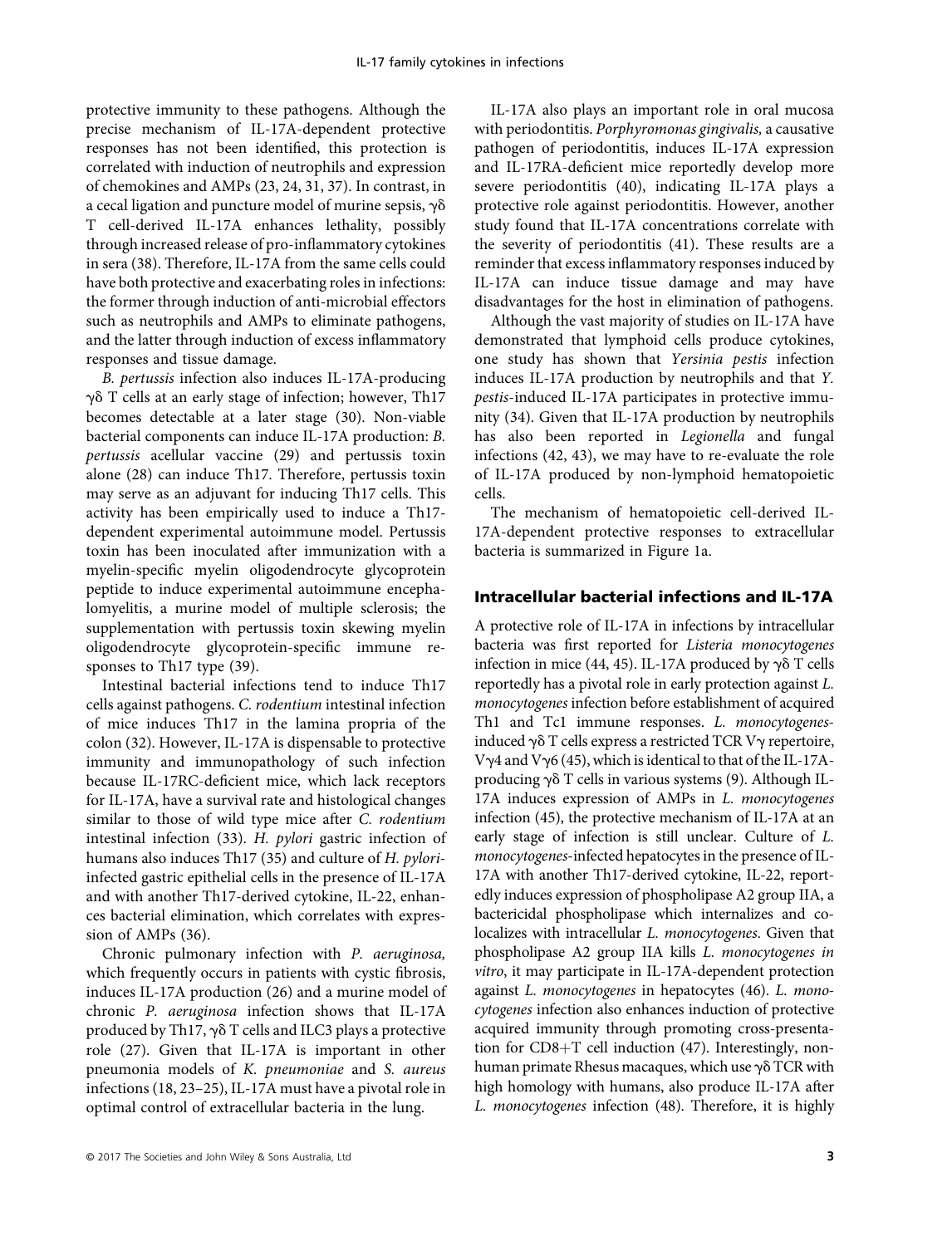

Figure 1. Mechanism of IL-17A-dependent protective immunity against (a) extracellular and (b) intracellular bacteria. IL-17A is produced by various hematopoietic cells of innate and acquired immunity in the course of bacterial infections, as mentioned in the text. IL-17A induces various immune effectors (indicated by red arrows) and induces inflammatory responses to eliminate the pathogens. EC, epithelial cells; FB, fibroblasts; Μφ, macrophages; Neu, neutrophils.

possible that IL-17A-producing  $\gamma \delta$  T cells participate in immune responses to L. monocytogenes infections in humans.

IL-17A also has an important role in optimal protective immunity to Mycobacterium tuberculosis, the causative pathogen of tuberculosis. M. tuberculosis is an intracellular bacterium that mainly infects macrophages in infected organs such as the lung. It is well established that IFN- $\gamma$  produced by Th1 has a primary role in protective immunity. Lung infection with M. tuberculosis (49) or Mycobacterium bovis BCG (50) induces IL-17A-producing  $\gamma\delta$  T cells in the lung. It has been demonstrated that IL-17A-deficient mice show reduced protection to pulmonary M. tuberculosis infection (51–53). Mycobacterial Ag-specific Th1 response was normal in IL-17A-deficient mice in one study (52), whereas decreased expression of IFN- $\gamma$  was demonstrated in other study (53). Given that granuloma formation induced by mycobacterial infection is less pronounced in the absence of IL-17A and this correlates with weaker expression of adhesion molecules (50, 51), it has been proposed that IL-17A enhances establishment of mature granulomas through induction of adhesion molecules, which are required for tight interactions between infected macrophages and Th1. Defective mature granuloma formation may result in the weaker protective immunity to M. tuberculosis in IL-17Adeficient mice. In contrast, several studies have shown that IL-17A is dispensable in protective immunity to M. tuberculosis. IL-17A-deficient mice infected with a laboratory strain of M. tuberculosis showed normal bacterial burdens; however, the same study showed that infection with a clinically isolated virulent M. tuberculosis strain resulted in increased bacterial burdens in IL-17A-deficient mice (54). Furthermore, bacterial burdens in anti-IL-17A antibody-treated mice are similar to those of control antibody-treated mice after M. tuberculosis lung infection (55). IL-17RA-deficient mice also show normal protective responses to M. tuberculosis infection (55, 56). The reason for these discrepancies in the role of IL-17A in M. tuberculosis infections requires further clarification.

Another set of studies has indicated a protective role for IL-17A in vaccine-induced immunity to M. tuberculosis. A vaccination protocol that induces mycobacterial antigen-specific Th17 with Th1 is effective in protecting mice from  $M$ . tuberculosis challenge infection in a IFN- $\gamma$ and IL-17A-dependent manner (57); these authors proposed that IL-17A from Th17 induces Th1 in the infected lung. Another vaccine protocol that induces mycobacterial Ag-specific Th17 in the lung by intranasal administration of an mycobacterial antigen with a mucosal adjuvant cholera toxin reportedly induces migration of BCG-induced protective Th1 cells into the lung (58). These results suggest that Th17 has a protective role in pulmonary tuberculosis. However, excess induction of mycobacterial antigen-specific Th17 injures M. tuberculosis-infected lungs (59). Therefore, induction of optimal activity of IL-17A-producing cells is required to control pulmonary tuberculosis.

IL-17A has a protective role in mycobacterial infections in humans. In RORgt-deficient patients,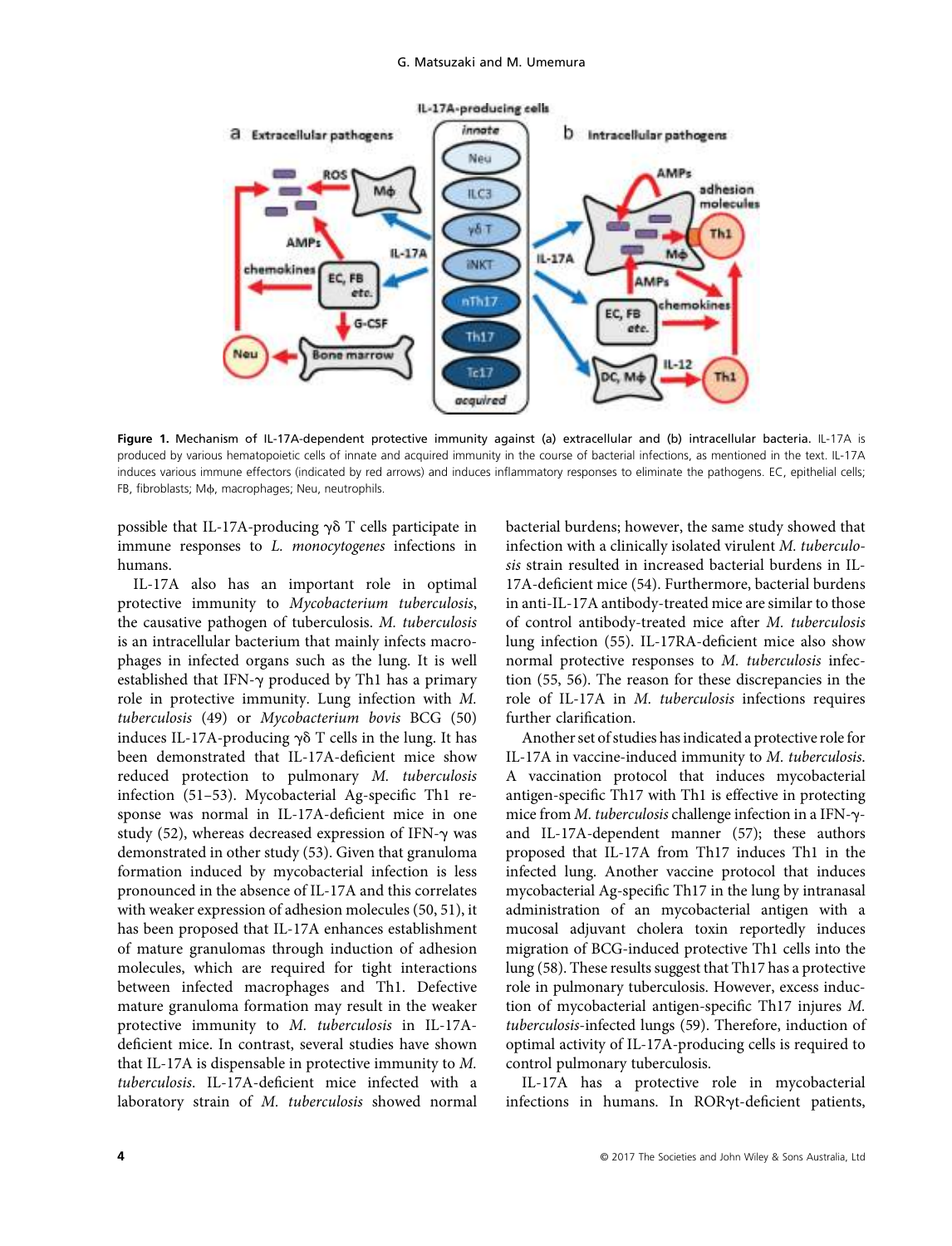expression of IL-17A and other Type 3 cytokines (IL-17F and IL-22) by T cells is not induced and they develop mycobacterial infections after inoculation with a lowvirulent M. bovis BCG vaccine strain, suggesting high susceptibility to mycobacterial infection in the absence of IL-17A (60). Furthermore, healthy individuals in contact with patients with tuberculosis show strong mycobacterial antigen-specific Th17 responses whereas patients with tuberculosis show weak Th17 responses (61). The results suggest that Th17 is correlated with control of M. tuberculosis.

IL-17A induction has also been reported in infections by other intracellular bacteria, Francicella tularensis (62), Legionella pneumophila (42), Chlamidia muridarum (42, 63, 64) and Mycoplasma pneumoniae (65). IL-17A produced by Th17 and  $\gamma\delta$  T cells in F. tularensis infection activates DCs and macrophages to produce IL-12, which results in enhanced production of protective IFN- $\gamma$  (62). IL-17A produced in *L. pneumophila* (42) and C. muridarum (63, 64) also enhances IFN- $\gamma$  production. Interestingly, the IL-17A-producing cells in L. pneumophila-infected mice are neutrophils rather than lymphoid cells. We may have to re-evaluate the importance of non-lymphoid hematopoietic cell-derived IL-17A in intracellular bacterial infections.

The mechanism of IL-17A-dependent protective responses to intracellular bacteria is summarized in Figure 1b.

#### Fungal infections and IL-17A

It has been reported that infection with fungi such as Candida albicans induces fungal antigen-specific Th17. IL-23 produced by DCs has a pivotal role in that induction (66), whereas C-type lectin receptors dectin-1 and dectin-2 expressed on DCs, which recognize fungal  $\beta$ -glucan (67) and  $\alpha$ -mannan (68), respectively, play roles in induction of IL-23 production. The IL-17A produced by fungal antigen-specific Th17 cells is pivotal in protective immunity against systemic and mucosal C. albicans infections. IL-17RA-deficient mice and dectin-2 deficient mice are both susceptible to systemic infection with C. albicans (68, 69). In oropharyngeal candidiasis of mice, IL-17A is produced by  $\gamma\delta$  T and nTh17 cells at an early stage of infection and has a pivotal role in protective immunity (70). Interestingly, IL-17A-induced protection does not depend on neutrophils (71) but on AMPs such as b-defensins (72). Commensal Corynebacterium-induced IL-17A-producing  $\gamma\delta$  T cells also reportedly have an important role in early protection against C. albicans ocular infection. All these findings indicate that innate and acquired IL-17A-producing lymphocytes are important anti-fungal effector cells.

IL-17A-dependent immunity to C. albicans has also been detected in humans. Individuals with mutations in RORyt, and IL-17RA have a high incidence of mucocutaneous candidiasis (60, 73, 74), as do those with mutations of CARD9, an adaptor protein essential for signal transduction of dectin-1 and dectin-2 and induction of Th17 response against C. albicans (75). In the latter group, the mucocutaneous candidiasis is accompanied by a weak Th17 response (76). Furthermore, some patients with ankylosing spondylitis have reportedly developed candidiasis after receiving an anti-IL-17A mAb (secukinumab) (77). Therefore, defects in the IL-17A–IL-17RA/IL-17RC axis are candidates for contributing to repeated or chronic candidiasis.

Fungal infections other than candidiasis have also been reported to induce IL-17A production. Infection of mice with Cryptotoccus neoformans induces IL-17A production and the importance of the IL-17A is suggested in IL-23-deficient or IL-17RA-deficient mice (78, 79). Pneumocystis carinii-infected mice show IL-17A dependent protection, which is impaired in IL-23-deficient mice (80). These reports demonstrate that IL-17A has a protective role against fungal infections. In contrast, IL-17A produced by Aspergillus or Fusarium conidial infections of lung induces tissue damage via recruitment of neutrophils or eosinophils (43, 81). Given that excess activation of Th17 cells can result in inflammatory tissue injury at the site of activation, Th17 responses to fungal infections should be carefully controlled.

#### Parasitic infections and IL-17A

There have been several reports of induction of IL-17A expression in infections with parasites, including protozoa and helminths. IL-17A induced in Trypanosoma cruzi infection has been shown to activate macrophages to internalize and kill these protozoa (82). Interestingly, the IL-17A-producing cells that are activated by trans-sialidase of T. cruzi are B cells (83). Acanthoamoeba castelli causes keratitis of the cornea and protective immunity against this infection depends on IL-17A produced by Th17 (84). Leishmania (85, 86) and Toxoplasma gondii (87, 88) also induce expression of IL-17A, the role of which is still unclear because both protective and non-protective roles have been reported. Schistosoma helminths, which cause liver granulomas and fibrosis, also induce IL-17A production by Th17 and  $\gamma\delta$  T cells (89-91). Lack of IL-17A or IL-23 results in decreased granuloma formation and suppression of liver fibrosis, indicating that IL-17A can exacerbate clinical symptoms of schistosomiasis.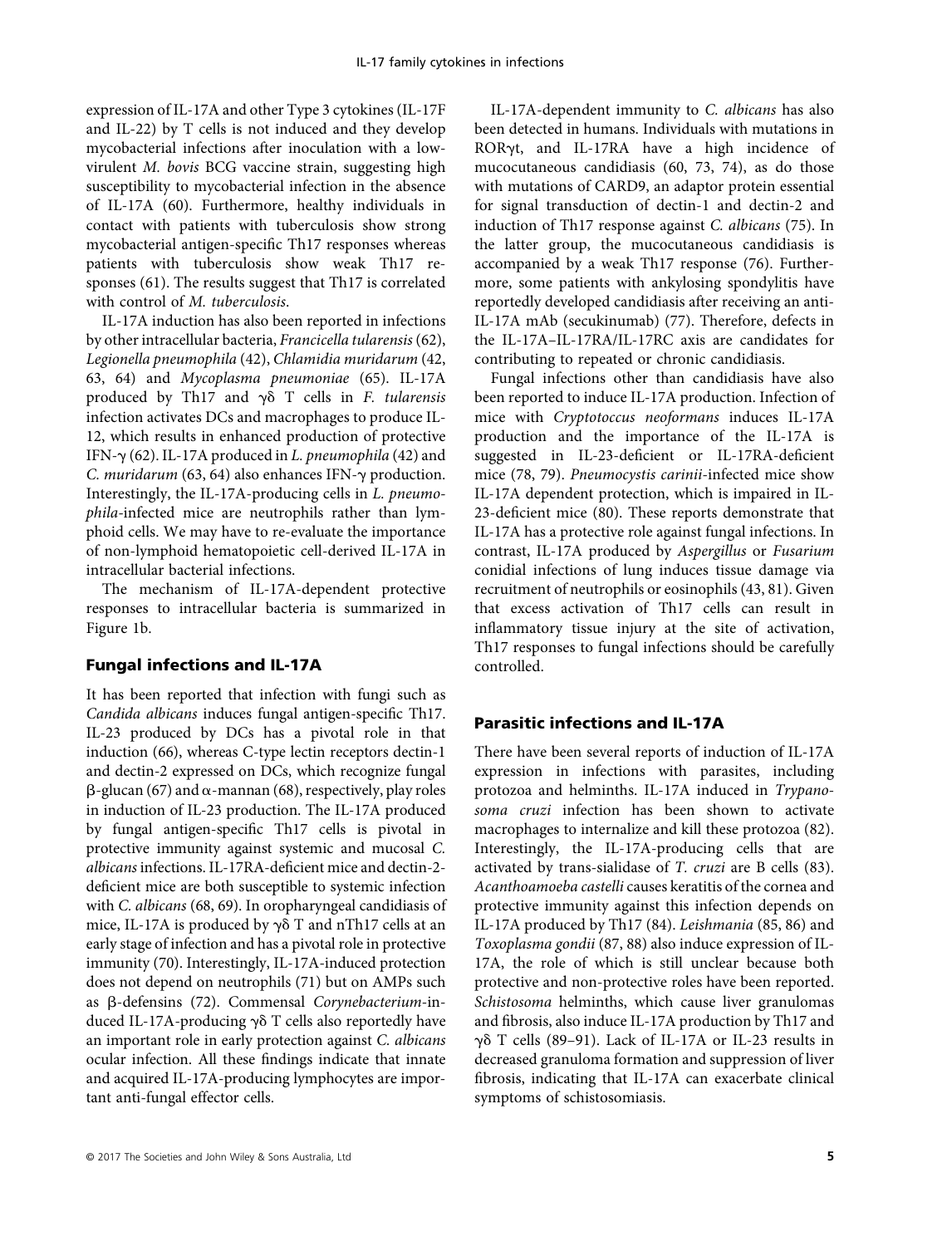# Viral infections and IL-17A

IL-17A plays both protective and detrimental roles in viral infections. Influenza virus infection induces IL-17A expression (92–95) and IL-17A-deficient mice have lower survival rates and increased virus titers, suggesting that IL-17A has a protective role against this virus. IL-17A reportedly induces recruitment of  $CXCR5 + B$  cells into infected lung (93); however, the significance of IL-17A-dependent B cell responses in elimination of influenza viruses is yet to be determined. In contrast, another study demonstrated that IL-17RA-deficient mice have higher survival rates after influenza virus infection than wild type mice (95). Corneal damage in herpes simplex virus-1-infected mice is also ameliorated by anti-IL-17A antibody treatment or deficiency of IL-17RA (96). These reports suggest that IL-17A produced in viral infections can enhance tissue destruction by inflammation. Thus, production of optimal amounts of IL-17A can be beneficial whereas excess IL-17A induces harmful tissue damage in the course of viral infections.

# ROLE OF NON-HEMATOPOIETIC CELL-DERIVED IL-17 FAMILY CYTOKINES IN INFECTIONS

IL-17B, IL-17C and IL-17D are expressed by nonhematopoietic cells such as epithelial cells  $(11-14)$ . Although IL-17E and IL-17F were originally identified as T cell-derived cytokines, recent studies have demonstrated

that epithelial cells produce these cytokines (14–17). Here, we would like to summarize recent reports showing the importance of non-hematopoietic cell-derived IL-17s in immunity to infections.

## IL-17C

IL-17C is produced by various epithelial cells, including intestinal and tracheal epithelial cells and keratinocytes, and its receptor IL-17RA/IL-17RE complex is also expressed by epithelial cells (11), indicating that IL-17C is an autocrine cytokine of epithelial cells. Stimulation of epithelial cells with E. coli or pathogen-associated molecular patterns, including bacterial peptidoglycan and flagellin, induces IL-17C production, which activates expression of chemokines, AMPs, granulocyte-colony stimulating factor and IL-1 $\beta$  by epithelial cells (11). IL-17C also enhances expression of tight junction molecules occluding, claudin-1 and claudin-4 on intestinal epithelial cells (97). With all these functions, the IL-17C–IL-17RA/ IL-17RE axis enhances immunological and physiological barrier functions against invasion of pathogens (Fig. 2a). In mice with C. rodentium intestinal infection, IL-17C is produced by colonic epithelial cells, which in turn produce AMPs in response to IL-17C (12). IL-17RE-deficient mice show decreased production of AMPs after C. rodentium infection, which results in increased bacterial burdens and decreased survival rates (12), clearly demonstrating the protective role of the IL-17C–IL-17RA/IL-17RE axis against these infections.C. albicans(98, 99), S. aureus(100),



Figure 2. Role of epithelial cell-derived IL-17s in protection against infections. (a) IL-17C produced by epithelial cells in response to bacteria, fungi, viruses and pathogen-associated molecular patterns activates epithelial cells in an autocrine fashion, inducing production of AMPs and inflammatory cytokines, which promotes generation and migration of neutrophils. IL-17C also induces expression of tight junction molecules to enhance physiological barrier in intestinal epithelia. (b) IL-17E production of epithelial tuft cells is induced by helminth infections; L-17E stimulates ILC2 and Th2 to produce IL-13. IL-13 induces hyperplasia of tuft and goblet cells and goblet cells induce expulsion of the parasites. IL-17B derived from epithelial cells suppresses the function of IL-17E. EC, epithelial cell; Neu, neutrophils; PAMP, pathogen-associated molecular pattern; TJ, tight junction.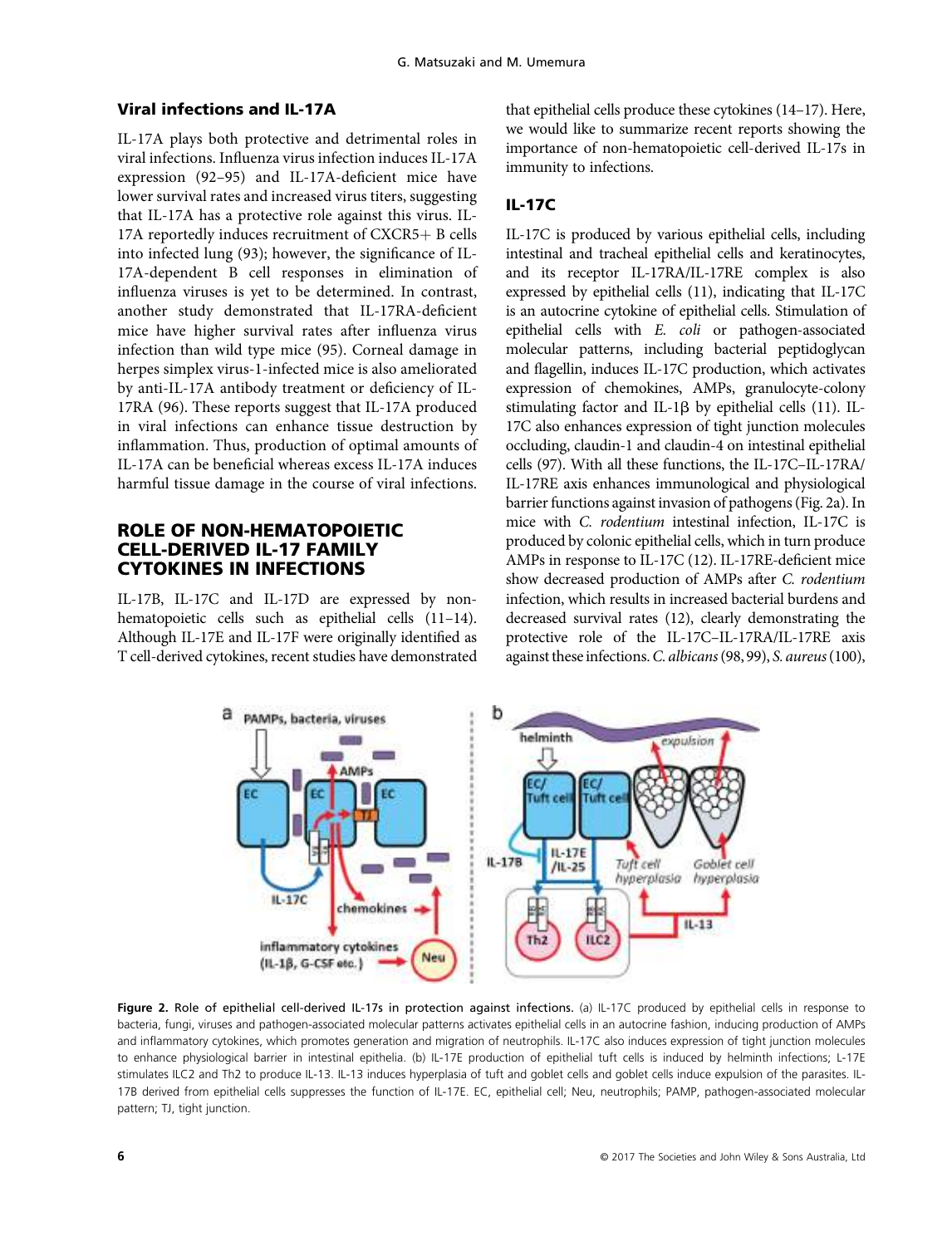H. pylori (101), P. aeruginosa (102) and herpes simplex virus (103) also induce IL-17C production by epithelial cells. Interestingly, P. aeruginosa-induced IL-17C expression by lung epithelial cells in mice with pulmonary infections depends on the presence of IL-17A (102), suggesting the existence of a network of IL-17 family cytokines that regulate expression of each of its members.

#### IL-17E

IL-17E was originally identified as IL-25 from Th2 cells and was later classified as a member of the IL-17 family of cytokines. IL-17E uses IL-17RA/IL-17RB complex as its receptor (10). IL-17E is produced not only by Th2 cells, but also by mast cells, eosinophils, basophil, and alveolar macrophages; all of these cell sources are involved in allergic responses (10).

Interestingly, IL-17E is also produced by specialized intestinal epithelial cells called tuft cells (15, 16), which constitutively produce IL-17E to maintain homeostasis of ILC2s. After infection with the intestinal nematode Nippostrongylus brasiliensis, IL-17E production of tuft cells increases, resulting in activation of ILC2 and Th2 to produce IL-13. In turn, IL-13 induces hyperplasia of goblet cells and tuft cells themselves, enhancing expulsion of this worm by goblet cells. In contrast, IL-17E suppresses protection against bacterial infection. C. rodentium intestinal infection induces IL-17E expression whereas IL-17E-deficient mice show lower bacterial burdens than wild type mice (13). Therefore, IL-17E produced by epithelial cells enhances Type 2 immunity and is accordingly protective against parasites but suppresses protection against bacterial infections (Fig. 2b).

## IL-17B

IL-17B is another epithelia-derived IL-17 family cytokine. IL-17B shares the receptor IL-17RB with IL-17E (2–3) and suppresses IL-17E-induced IL-6 production by colon epithelial cells (13). In C. rodentium intestinal infection, IL-17E-deficient mice show fewer, whereas IL-17B-deficient mice show more numerous C. rodintium than wild type mice. Additionally, IL-17B/IL-17E-double deficient mice show the same numbers of C. rodintium as wild type mice (13), indicating that IL-17Emediated suppression of protective immunity to C. rodintium in the intestine is counteracted by IL-17B, possibly through competitive binding of IL-17B to IL-17RA/IL-17RB complex (Fig. 2b).

# IL-17D

The function(s) and receptor for IL-17D are still unclear but one study demonstrated IL-17D production by

fibroblasts in immune responses to infections with vaccinia virus and mouse cytomegalovirus (14). The infections were more severe in the absence of IL-17D. Given that IL-17D expression is induced by the oxidative stress sensor Nrf2 (14, 104), infections that induce oxidative stress may induce IL-17D expression. Further analyses are required to address the issue.

#### IL-17F

IL-17F was originally identified as a Th17-derived cytokine (105). However, IL-17F is also expressed in Rag2-deficient mice, which lack T and B cells, and by intestinal epithelial cells (17). Furthermore, IL-17Fdeficient mice are susceptible to intestinal C. rodintium and nasal S. aureus infections (17). All published findings suggest that IL-17F is produced by epithelial cells and participates in mucosal immunity to infections.

We have also identified a role of IL-17F in the lungs of Mycobacterium-infected mice (Umemura et al., 2017, submitted). We found that IL-17F-deficent mice show increased bacterial burdens in M. tuberculosis-infected lungs, whereas we did not detect IL-17F production in lymphoid and other hematopoietic cells. Histological examination revealed that IL-17F is expressed by Type II alveolar epithelial cells even before infection. IL-17F expression accumulates in Type II alveolar epithelial cells at the site of infection in mycobacteria-infected lungs. Therefore, we hypothesize that IL-17A-producing  $\gamma\delta$  T cells, which migrate into granulomas, support granuloma maturation from within those granulomas, whereas IL-17F-producing alveolar epithelial cells, which wrap around granulomas, support protective immunity from outside those granulomas (Fig. 3a).

Epithelial cell-derived and hematopoietic cell-derived IL-17s may have complementary functions, as illustrated in Figure 3b and c. In the immediate early stage of epithelial infections, IL-17C and IL-17F produced by epithelial cells moderately activate epithelial cells at epithelial sites of infection to enhance their barrier functions against bacterial and fungal pathogens (Fig. 3b). At a later stage of these infections, Th17 and other IL-17A-producing leukocytes strongly activate epithelial cells to enhance barriers to migration, accumulation in the infected sites and production of large amounts of IL-17A (Fig. 3c). In the case of helminth infection, epithelia-derived IL-17E and Th2-derived IL-17E are involved in immediate early and later stages of protection, respectively, at the site of infected epithelia.

# Concluding remarks

IL-17 family cytokines are important regulators of inflammatory responses and participate in immune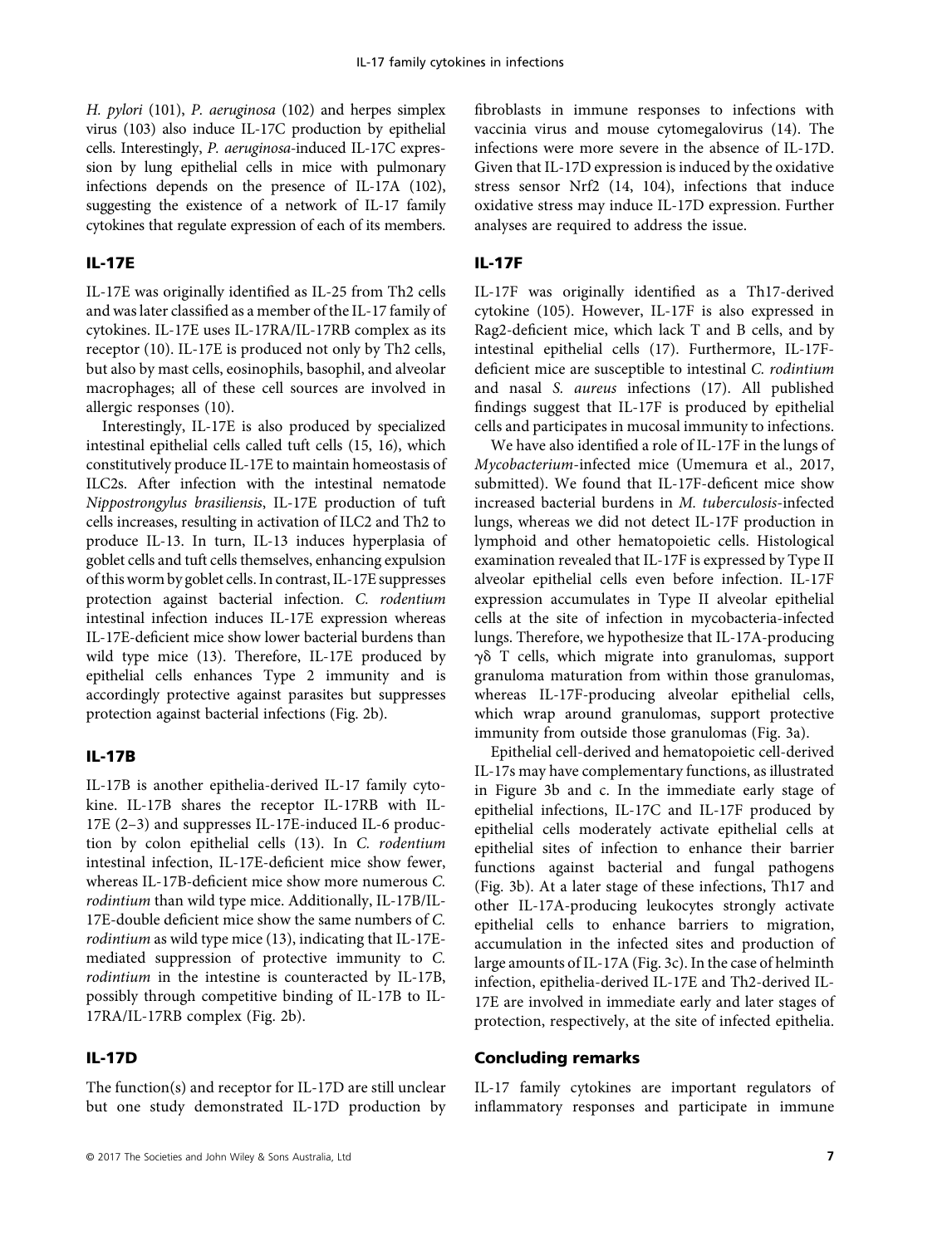

Figure 3. Co-operation of hematopoietic cell-derived IL-17A and epithelial cell-derived IL-17C/IL-17F. (a). In the mycobacteria-infected lung, both y<sub>8</sub> T cell-derived IL-17A and type II alveolar epithelial cell (AECII)-derived IL-17F co-operatively participate in protective immunity against the infection; however, the precise mechanism of this protection has not yet been clearly established. (b) Epithelial cells produce IL-17C or IL-17F at the immediate early stage of epithelial infections. The epithelial cells are activated by the IL-17s in an autocrine manner and produce AMPs and inflammatory cytokines. (c) In the course of epithelial infection, innate IL-17A-producing cells (ILC3,  $\gamma\delta$  T cells, nTh17 etc.) migrate into the site of infection at an early stage and strengthen protective responses by IL-17 family cytokines through enhancement of AMPs production and inflammatory responses. At a later stage of the infection, Th17 cells also participate in the response.

responses to infections. Recent reports have revealed new roles for IL-17A, the best characterized of this family, in infections. Functions of IL-17 family cytokines other than IL-17A have also recently been reported. Expression of IL-17 family cytokines is not restricted to hematopoietic cells: non-hematopoietic cell-derived IL-17s, especially those from epithelial cells, are important in protection at sites of infected epithelia. We must therefore consider where and by which cells the IL-17

family cytokines are produced to understand their in vivo functions.

# ACKNOWLEDGEMENT

This work was supported by a Grant-in-Aid from the Ministry of Education, Culture, Science and Technology of Japan.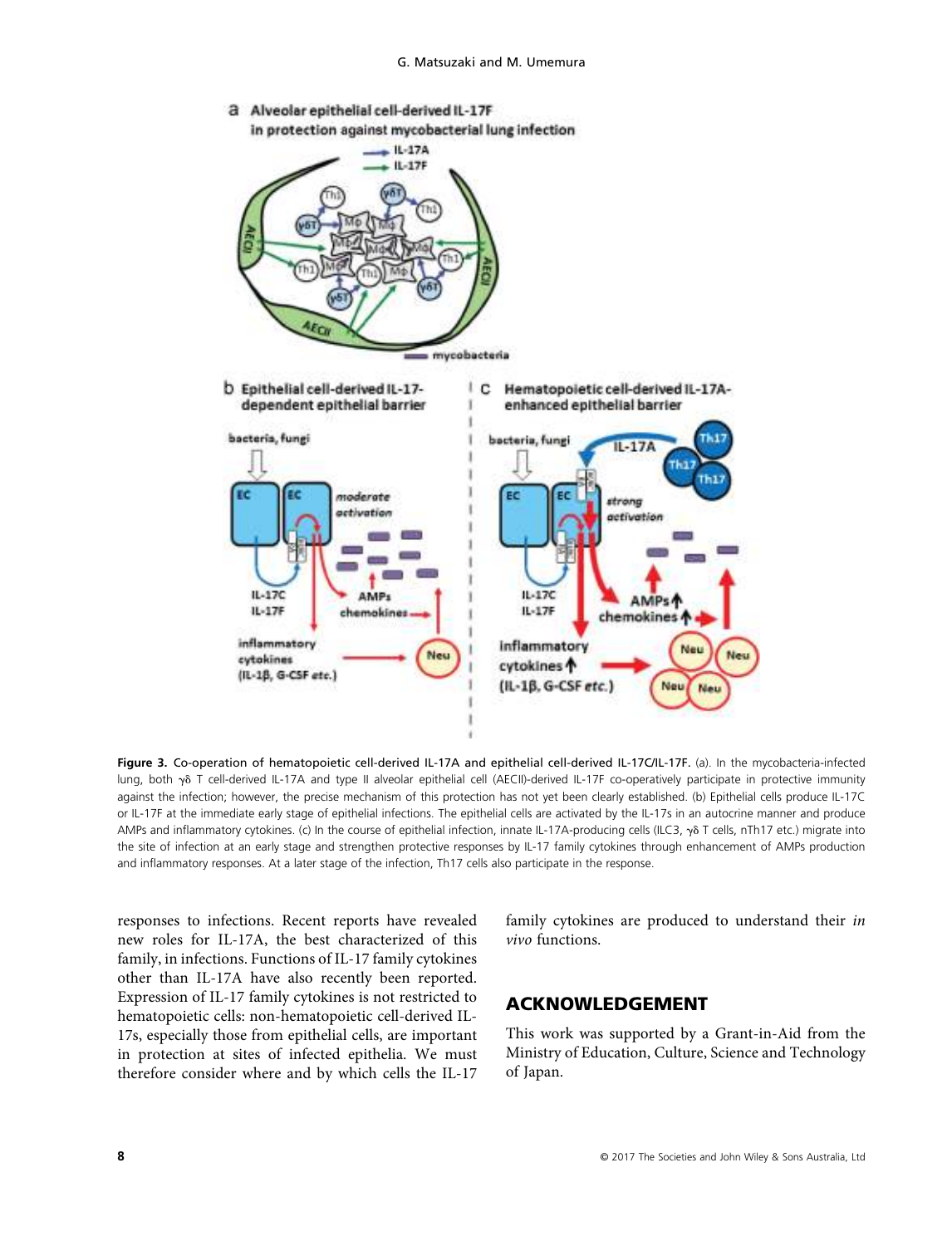# **DISCLOSURE**

The authors have no conflicts of interest to declare.

## **REFERENCES**

- 1. Moseley T.A., Haudenschild D.R., Rose L., Reddi A.H. (2003) Interleukin-17 family and IL-17 receptors. Cytokine Growth Factor Rev 14: 155–74.
- 2. Amatya N., Garg A.V., Gaffen S.L. (2017) IL-17 Signaling: The yin and the yang. Trends Immunol 38: 310–22.
- 3. Gaffen S.L. (2010) Structure and signaling in the IL-17 receptor superfamily. Nat Rev Immunol 9: 1–24.
- 4. Korn T., Bettelli E., Oukka M., Kuchroo V.K. (2009) IL-17 and Th17 cells. Annu Rev Immunol 27: 485–517.
- 5. Matsuzaki G., Umemura M. (2007) Interleukin-17 as an effector molecule of innate and acquired immunity against infections. Microbiol Immunol 51: 1139–47.
- 6. Singh R.P., Hasan S., Sharma S., Nagra S., Yamaguchi D.T., Wong D.T.W., Hahn B.H., Hossain A. (2014) Th17 cells in inflammation and autoimmunity. Autoimmun Rev 13: 1174–81.
- 7. Rutz S., Eidenschenk C., Ouyang W. (2013) IL-22, not simply a Th17 cytokine. Immunol Rev 252: 116–32.
- 8. Annunziato F., Romagnani C., Romagnani S. (2015) The 3 major types of innate and adaptive cell-mediated effector immunity. J Allergy Clin Immunol 135: 626–35.
- 9. Papotto P.H., Ribot J.C., Silva-Santos B. (2017) IL-17 +  $\gamma\delta$  T cells as kick-starters of inflammation. Nat Immunol 18: 604–11.
- 10. Xu M., Dong C. (2017) IL-25 in allergic inflammation. Immunol Rev 278: 185–91.
- 11. Ramirez-Carrozzi V., Sambandam A., Luis E., Lin Z., Jeet S., Lesch J., Hackney J., Kim J., Zhou M., Lai J., Modrusan Z., Sai T., Lee W., Xu M., Caplazi P., Diehl L., de Voss J., Balazs M., Gonzalez L., Singh H., Ouyang W., Pappu R. (2011) IL-17C regulates the innate immune function of epithelial cells in an autocrine manner. Nat Immunol 12: 1159–66.
- 12. Song X., Zhu S., Shi P., Liu Y., Shi Y., Levin S.D., Qian Y. (2011) IL-17RE is the functional receptor for IL-17C and mediates mucosal immunity to infection with intestinal pathogens. Nat Immunol 12: 1151–8.
- 13. Reynolds J.M., Lee Y.H., Shi Y., Wang X., Angkasekwinai P., Nallaparaju K.C., Flaherty S., Chang S.H., Watarai H., Dong C. (2015) Interleukin-17B antagonizesi nterleukin-25-mediated mucosal inflammation. Immunity 42: 692–703.
- 14. Saddawi-Konefka R., Seelige R., Gross E.T.E., Levy E., Searles S.C., Washington A., Santosa E.K., Liu B., O'Sullivan T.E., Harismendy O., Bui J.D. (2016) Nrf2 induces IL-17D to mediate tumor and virus surveillance. Cell Rep 16: 2348–58.
- 15. Gerbe F., Sidot E., Smyth D.J., Ohmoto M., Matsumoto I., Dardalhon V., Garnier L., Pouzolles M., Brulin B., Bruschi M., Harcus Y., Zimmermann V.S., Taylor N., Maizels R.M., Jay P. (2016) Intestinal epithelial tuft cells initiate type 2 mucosal immunity to helminth parasites. Nature 529: 226–30.
- 16. von Moltke J., Ji M, Liang H.-E., Locksley R.M. (2015) Tuftcell-derived IL-25 regulates an intestinal ILC2–epithelial response circuit. Nature 529: 221–5.
- 17. Ishigame H., Kakuta S., Nagai T., Kadoki M., Nambu A., Komiyama Y., Fujikado N., Tanahashi Y., Akitsu A., Kotaki H., Sudo K., Nakae S., Sasakawa C., Iwakura Y. (2009) Differential roles of interleukin-17A and -17F in host defense

against mucoepithelial bacterial infection and allergic responses. Immunity 30: 108–19.

- 18. Ye P., Rodriguez F.H., Kanaly S., Stocking K.L., Schurr J., Schwarzenberger P., Oliver P., Huang W., Zhang P., Zhang J., Shellito J.E., Bagby G.J., Nelson S., Charrier K., Peschon J.J., Kolls J.K. (2001) Requirement of interleukin 17 receptor signaling for lung CXC chemokine and granulocyte colonystimulating factor expression, neutrophil recruitment, and host defense. J Exp Med 194: 519–28.
- 19. Happel K.I., Zheng M., Young E., Quinton L.J., Lockhart E., Ramsay A.J., Shellito J.E., Schurr J.R., Bagby G.J., Steve N., Kolls J.K. (2003) Roles of Toll-like receptor 4 and IL-23 in IL-17 expression in response to Klebsiella pneumoniae Infection. J Immunol 170: 4432–6.
- 20. Tanaka S., Yoshimoto T., Naka T., Nakae S., Iwakura Y.-I., Cua D., Kubo M. (2009) Natural occurring IL-17 producing T cells regulate the Iinitial phase of neutrophil mediated airway rResponses. J Immunol 183: 7523–30.
- 21. Price A.E., Reinhardt R.L., Liang H.E., Locksley R.M. (2012) Marking and quantifying IL-17A-producing cells in vivo. PLoS ONE 7: e39750.
- 22. Xiong H., Keith J.W., Samilo D.W., Carter R.A., Leiner I.M, Pamer E.G. (2016) Innate lymphocyte/Ly6C<sup>hi</sup> monocyte crosstalk promotes Klebsiella pneumoniae clearance. Cell 165: 679–89.
- 23. Cheng P., Liu T., Zhou W.-Y., Zhuang Y., Peng L., Zhang J., Yin Z.-N., Mao X.-H., Guo G., Shi Y., Zou Q.-M. (2012) Role of  $\gamma\delta$  T cells in host response against Staphylococcus aureusinduced pneumonia. BMC Immunol 13: 38.
- 24. Cho J.S., Pietras E.M., Garcia N.C., Ramos R.I., Farzam D.M., Monroe H.R., Magorien E.J., Blauvelt A., Kolls J.K., Cheung A.L., Cheng G., Modlin R.L., Miller L.S. (2010) IL-17 is essential for host defense against cutaneous Staphyloccocus aureus infection in mice. J Clin Invest 120: 1762–73.
- 25. Murphy AG., O'Keeffe K.M., Lalor S.J., Maher B.M., Mills K.H.G., McLoughlin R.M. (2014) Staphylococcus aureus infection of mice expands a population of memory  $\gamma \delta$  T cells that are protective against subsequent infection. J Immunol 192: 3697–708.
- 26. McAllister F., Henry A., Kreindler J.L., Dubin P.J., Ulrich L., Steele C., Finder J.D., Pilewski J.M.K., Carreno B.M., Goldman S.J., Pirhonen J., Kolls J.K. (2005) Role of IL-17A, IL-17F, and the IL-17 receptor in regulating growth-related oncogene-alpha and granulocyte colony-stimulating factor in bronchial epithelium: Implications for airway inflammation in cystic fibrosis. J Immunol 175: 404–12.
- 27. Bayes H.K., Ritchie N.D., Evans T.J. (2016) IL-17 is required for control of chronic lung infection caused by Pseudomonas aeruginosa. Infect Immun 84: 3507–16.
- 28. Chen X., Howard O.M.Z., Oppenheim J.J. (2007) Pertussis toxin by inducing IL-6 promotes the generation of IL-17 producing CD4 cells. J Immunol 178: 6123–9.
- 29. Ross P.J., Sutton C.E., Higgins S., Allen A.C., Walsh K., Misiak A., Labelle E.C., McLoughlin R.E., Mills K.H.G. (2013) Relative contribution of Th1 and Th17 cells in adaptive immunity to Bordetella pertussis: Towards the rational design of an improved acellular pertussis vaccine. PLoS Pathog 9: e1003264.
- 30. Misiak A., Wilk M.M., Raverdeau M., Mills K.H.G. (2017) IL-17-Producing innate and pathogen-specific tissue resident memory  $\gamma \delta$  T cells expand in the lungs of Bordetella pertussisinfected mice. J Immunol 198: 363–74.
- 31. Shibata K., Yamada H., Hara H., Kishihara K., Yoshikai Y. (2007) Resident V $\delta$ 1 +  $\gamma$  $\delta$  T cells control early infiltration of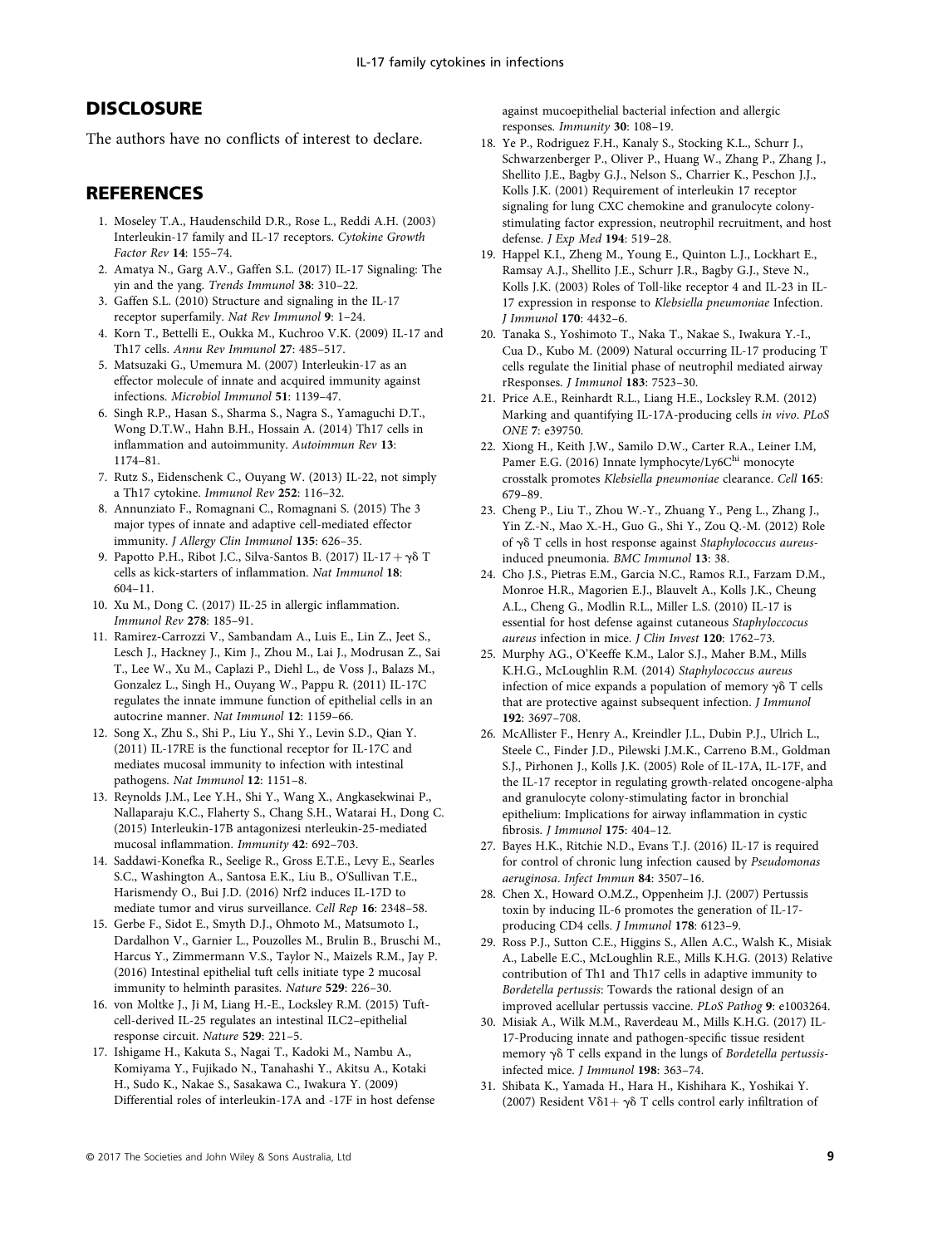neutrophils after Escherichia coli infection via IL-17 production. J Immunol 178: 4466–72.

- 32. Mangan P.R., Harrington L.E., O'Quinn D.B., Helms W.S., Bullard D.C., Elson C.O., Hatton R.D., Wahl S.M., Schoeb T.R., Weaver C.T. (2006) Transforming growth factor-b induces development of the TH17 lineage. Nature 441: 231–4.
- 33. Zheng Y., Valdez P.A., Danilenko D.M., Hu Y., Sa S.M., Gong Q., Abbas A.R., Modrusan Z., Ghilardi N., de Sauvage F.J., Ouyang W. (2008) Interleukin-22 mediates early host defense against attaching and effacing bacterial pathogens. Nat Med 14: 282–9.
- 34. Bi Y., Zhou J., Yang H., Wang X., Zhang X., Wang Q., Wu X., Han Y., Song Y., Tan Y., Du Z., Yang H., Zhou D., Cui Y., Zhou L., Yan Y., Zhang P., Guo Z., Wang X., Liu G., Yang R. (2014) IL-17A produced by neutrophils protects against pneumonic plague through orchestrating IFN-g-activated macrophage programming. J Immunol 192: 704–13.
- 35. Caruso R., Fina D., Paoluzi O.A., Blanco G.D.V., Stolfi C., Rizzo A., Caprioli F., Sarra M., Andrei F., Fantini M.C., MacDonald T.T., Pallone F., Monteleone G. (2008) IL-23 mediated regulation of IL-17 production in Helicobacter pyloriinfected gastric mucosa. Eur J Immunol 38: 470–8.
- 36. Dixon B.R.E.A., Radin J.N., Piazuelo M.B., Contreras D.C., Algood H.M.S. (2016) IL-17A and IL-22 induce expression of antimicrobials in gastrointestinal epithelial cells and may contribute to epithelial cell defense against Helicobacter pylori. PLoS ONE 11: 1–19.
- 37. St. Leger A.J., Desai J.V., Drummond R.A., Kugadas A., Almaghrabi F., Silver P., Raychaudhuri K., Gadjeva M., Iwakura Y., Lionakis M.S., Caspi R.R. An ocular commensal protects against corneal infection by driving an interleukin-17 response from mucosal  $\gamma\delta$  T cells. Immunity 47: 148-58.
- 38. Flierl M.A., Rittirsch D., Gao H., Hoesel L.M., Nadeau B.A., Day D.E., Zetoune F.S., Sarma J.V., Huber-Lang M.S., Ferrara J.L.M., Ward P.A. (2008) Adverse functions of IL-17A in experimental sepsis. FASEB J 22: 2198–205.
- 39. Bettelli E., Carrier Y., Gao W., Korn T., Strom T.B., Oukka M., Weiner H.L., Kuchroo V.K. (2006) Reciprocal developmental pathways for the generation of pathogenic effector TH17 and regulatory T cells. Nature 441: 235–8.
- 40. Yu J.J., Ruddy M.J., Wong G.C., Sfintescu C., Baker P.J., Smith J.B., Evans R.T., Gaffen S.L. (2007) An essential role for IL-17 in preventing pathogeninitiated bone destruction: Recruitment of neutrophils to inflamed bone requires IL-17 receptordependent signals. Blood 109: 3794–802.
- 41. Azman R., Lappin D.F., MacPherson A., Riggio M., Robertson D., Hodge P., Ramage G., Culshaw S., Preshaw P.M., Taylor J., Nile C. (2014) Clinical associations between IL-17 family cytokines and periodontitis and potential differential roles for IL-17A and IL-17E in periodontal immunity. Inflamm Res 63: 1001–12.
- 42. Cai S., Batra S., Langohr I., Iwakura Y., Jeyaseelan S. (2016) IFN-g induction by neutrophil-derived IL-17A homodimer augments pulmonary antibacterial defense. Mucosal Immunol 9: 718–29.
- 43. Taylor P.R., Leal S.M., Sun Y., Pearlman E. (2014) Aspergillus and Fusarium corneal infections are regulated by Th17 cells and IL-17-producing neutrophils. J Immunol 192: 3319–27.
- 44. Hamada S., U.memura M., Shiono T., Tanaka K., Yahagi A., Begum M.D., Oshiro K., Okamoto Y., Watanabe H., Kawakami K., Roark C., Born W.K., O'Brien R., Ikuta K., Ishikawa H., Nakae S., Iwakura Y., Ohta T., Matsuzaki G. IL-17A produced by  $\gamma\delta$  T cells plays a critical role in innate immunity against

Listeria monocytogenes infection in the liver. J Immunol 181: 3456–63.

- 45. Hamada S., Umemura M., Shiono T., Hara H., Kishihara K., Tanaka K., Mayuzumi H., Ohta T., Matsuzaki G. (2008) Importance of murine V $\delta$ 1  $\gamma$  $\delta$  T cells expressing interferon- $\gamma$ and interleukin-17A in innate protection against Listeria monocytogenes infection. Immunology 125: 170–7.
- 46. Okita Y., Shiono T., Yahagi A., Hamada S., Umemura M., Matsuzaki G. (2016) Interleukin-22-induced antimicrobial phospholipase A2 group IIA mediates protective innate immunity of nonhematopoietic cells against Listeria monocytogenes. Infect Immun 84: 573–9.
- 47. Xu S., Han Y., Xu X., Bao Y., Zhang M., Cao X. (2010) IL-17A-producing  $\gamma$ <sup>8T</sup> cells promote CTL responses against Listeria monocytogenes infection by enhancing dendritic cell cross-presentation. J Immunol 185: 5879–87.
- 48. Ryan-Payseur B., Frencher J., Shen L., Chen C.Y., Huang D., Chen Z.W. (2012) Multieffector-functional immune responses of HMBPP-specific V $\gamma$ 2V $\delta$ 2 T cells in nonhuman primates inoculated with Listeria monocytogenes actA prfA\*. J Immunol 189: 1285–93.
- 49. Lockhart E., Green A.M., Flynn J.L. (2006) IL-17 production is dominated by  $\gamma\delta$  T cells rather than CD4 T cells during Mycobacterium tuberculosis infection. J Immunol 177: 4662–9.
- 50. Umemura M., Yahagi A., Hamada S., Begum M.D., Watanabe H., Kawakami K., Suda T., Sudo K., Nakae S., Iwakura Y., Matsuzaki G. (2007) IL-17-mediated regulation of innate and acquired immune response against pulmonary Mycobacterium bovis Bacille Calmette–Guerin infection. J Immunol 178: 3786–96.
- 51. Okamoto Yoshida Y., Umemura M., Yahagi A., O'Brien R.L., Ikuta K., Kishihara K., Hara H., Nakae S., Iwakura Y., Matsuzaki G. (2010) Essential role of IL-17A in the formation of a mycobacterial infection-induced granuloma in the lung. J Immunol 184: 4414–22.
- 52. Freches D., Korf H., Denis O., Havaux X., Huygen K., Romano M. (2013) Mice genetically inactivated in interleukin-17A receptor are defective in long-term control of Mycobacterium tuberculosis infection. Immunology 140: 220–31.
- 53. Umemura M., Okamoto-Yoshida Y., Yahagi A., Touyama S., Nakae S., Iwakura Y., Matsuzaki G. (2016) Involvement of IL-17A-producing TCR  $\gamma\delta$  T cells in late protective immunity against pulmonary Mycobacterium tuberculosis infection. Immunity Inflamm Dis 4: 401–12.
- 54. Gopal R., Monin L., Slight S., Uche U., Blanchard E., Junecko B.A.F., Ramos-Payan R., Stallings C.L., Reinhart T.A., Kolls J.K., Kaushal D., Nagarajan U., Rangel-Moreno J., Khader S.A. (2014) Unexpected role for IL-17 in protective immunity against hypervirulent Mycobacterium tuberculosis HN878 infection. PLoS Pathog 10: e1004099.
- 55. Segueni N., Tritto E., Bourigault M.-L., Rose S., Erard F., Le Bert M., Jacobs M., Di Padova F., Stiehl D.P., Moulin P., Brees D., Chibout S.-D., Ryffel B., Kammüller M., Quesniaux V.F. (2016) Controlled Mycobacterium tuberculosis infection in mice under treatment with anti-IL-17A or IL-17F antibodies, in contrast to TNF $\alpha$  neutralization. Sci Rep 6: 36923.
- 56. Khader S.A., Guglani L., Rangel-Moreno J., Gopal R., Fallert Junecko BA., Fountain J.J., Martino C., Pearl J.E., Tighe M., Lin Y.-Y., Slight S., Kolls J.K., Reinhart T.A., Randall T.D., Cooper A.M. (2011) IL-23 is required for long-term control of Mycobacterium tuberculosis and B cell follicle formation in the infected lung. J Immunol 187: 5402–7.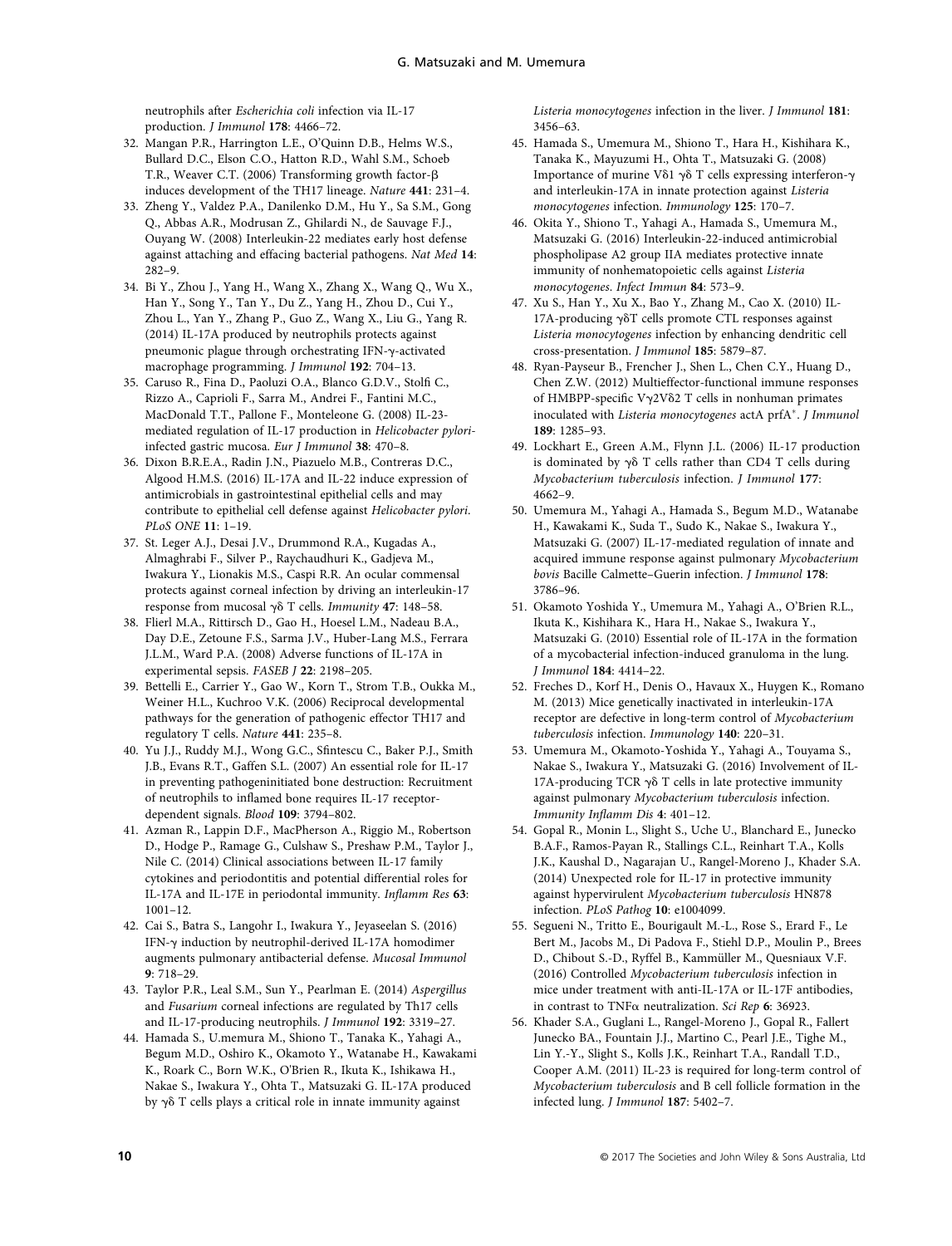- 57. Khader S.A., Bell G.K., Pearl J.E., Fountain J.J., Rangel-Moreno J., Cilley G.E., Shen F., Eaton S.M., Sheri M., Gaffen S.L., Swain S.L., Locksley R.M., Haynes L., Randall T.D., Cooper A.M. (2007) IL-23 and IL-17 in the establishment of protective pulmonary CD4+ T cell responses after vaccination and during Mycobacterium tuberculosis challenge. Nat Immunol 8: 369–77.
- 58. Fukui M., Shinjo K., Umemura M., Shigeno S., Harakuni T., Arakawa T., Matsuzaki G. (2015) Enhanced effect of BCG vaccine against pulmonary Mycobacterium tuberculosis infection in mice with lung Th17 response to mycobacterial heparin-binding hemagglutinin adhesin antigen. Microbiol Immunol 59: 735–43.
- 59. Cruz A., Fraga A.G., Fountain J.J., Rangel-Moreno J., Torrado E., Saraiva M., Pereira D.R., Randall T.D., Pedrosa J., Cooper A.M., Castro A.G. (2010) Pathological role of interleukin 17 in mice subjected to repeated BCG vaccination after infection with Mycobacterium tuberculosis. J Exp Med 207: 1609–16.
- 60. Okada S., Markle J.G., Deenick E.K., Mele F., Averbuch D., Lagos M., Alzahran M., Al-Muhsen S., Halwani R., Ma C.S., Wong N., Soudais C., Henderson L.A., Marzouqa H., Shamma J., Gonzalez M., Martinez-Barricarte R., Okada C., Avery D.T., Latorre D., Deswarte C., Jabot-Hanin F., Torrado E., Fountain J., Belkadi A., Itan Y., Boisson B., Migaud M., Lindestam Arlehamn C.S., Sette A., Breton S., McCluskey J., Rossjohn J., de Villartay J.-P., Moshous D., Hambleton S., Latou S., Arkwright P.D., Picard C., Lantz O., Engelhard D., Kobayashi M., Abel L., Cooper A.M., Notarangelo L.D., Boisson-Dupuis S., Puel A., Sallusto F., Bustamante J., Tangye S.G.T., Casanova J.-L. (2015) Impairment of immunity to Candida and Mycobacterium in humans with bi-allelic RORC mutations. Science 349: 606–14.
- 61. Scriba T.J., Kalsdorf B., Abrahams D.-A., Isaacs F., Hofmeister J., Black G., Hassan H.Y., Wilkinson R.J., Walzl G., Gelderbloem S.J., Mahomed H., Hussey G.D., Hanekom W.A. (2008) Distinct, specific IL-17- and IL-22-producing  $CD4+T$ cell subsets contribute to the human anti-mycobacterial immune response. J Immunol 180: 1962–70.
- 62. Lin Y., Ritchea S., Logar A., Slight S., Messmer M., Rangel-Moreno J., Guglani L., Alcorn J.F., Strawbridge H., Park S.M., Sang M., Onishi R., Nyugen N., Walter M.J., Pociask D., Randall T.D., Gaffen S.L., Iwakura Y., Kolls J.K., Khader S.A. (2009) Interleukin-17 is required for T helper 1 cell immunity and host resistance to the intracellular pathogen Francisella tularensis. Immunity 31: 799–810.
- 63. Bai H., Cheng J., Gao X., Joyee A.G., Fan Y., Wang S., Jiao L., Yao Z., Yang X. (2009) IL-17/Th17 promotes type 1 T cell immunity against pulmonary intracellular bacterial infection through modulating dendritic cell function. J Immunol 183: 5886–95.
- 64. Andrew D.W., Cochrane M., Schripsema J.H., Ramsey K.H., Dando S.J., O'Meara C.P., Timms P., Beagley K.W. (2013) The duration of Chlamydia muridarum genital tract infection and associated chronic pathological changes are reduced in IL-17 knockout mice but protection is not increased further by immunization. PLoS ONE 8: 1–14.
- 65. Wu Q., Martin R.J., Rino J.G., Breed R., Torres R.M., Chu H.W. (2007) IL-23-dependent IL-17 production is essential in neutrophil recruitment and activity in mouse lung defense against respiratory Mycoplasma pneumoniae infection. Microbes Infect 9: 78–86.
- 66. Acosta-Rodriguez E.V., Rivino L., Geginat J., Jarrossay D., Gattorno M., Lanzavecchia A., Sallusto F. (2007) Napollitani G.

Surface phenotype and antigenic specificity of human interleukin 17–producing T helper memory cells. Nat Immunol 8: 639–46.

- 67. LeibundGut-Landmann S., Groß O., Robinson M.J., Osorio F., Slack E.C., Tsoni S.V., Schweighoffer E., Tybulewicz V., Brown G.D., Ruland J., Reis e Sousa C. (2007) Syk- and CARD9 dependent coupling of innate immunity to the induction of T helper cells that produce interleukin 17. Nat Immunol 8: 630–8.
- 68. Saijo S., Ikeda S., Yamabe K., Kakuta S., Ishigame H., Akitsu A., Fujikado N., Kusaka T., Kubo S., Chung S.-H., Komatsu R., Miura N., Adachi Y., Ohno N., Shibuya K., Yamamoto N., Kawakami K., Yamasaki S., Saito T. (2010) Dectin-2 recognition of  $\alpha$ -mannans and induction of Th17 cell differentiation is essential for host defense against Candida albicans. Immunity 32: 681–91.
- 69. Huang W., Na L., Fidel P.L., Schwarzenberger P. (2004) Requirement of interleukin-17A for systemic anti-Candida albicans host defense in mice. J Infect Dis 190: 624–31.
- 70. Conti H.R., Peterson A.C., Brane L., Huppler A.R., Hernández-Santos N., Whibley N., Garg A., Simpson-Abelson M.R., Gibson G.A., Mamo A.J., Osborne L.C., Bishu S., Ghilardi N., Siebenlist U., Watkins S.C., Artis D., McGeachy M.J., Gaffen S.L. (2013) Oral-resident natural Th17 cells and  $\gamma \delta$  T cells control opportunistic Candida albicans infections. J Exp Med 211: 2075–84.
- 71. Trautwein-Weidner K., Gladiator A., Nur S., Diethelm P., LeibundGut-Landmann S. (2014) IL-17-mediated antifungal defense in the oral mucosa is independent of neutrophils. Mucosal Immunol 8: 221–31.
- 72. Conti H.R., Bruno V.M., Childs E.E., Daugherty S., Hunter J.P., Mengesha B.G., Saevig D.L., Hendricks M.R., Coleman B.M., Brane L., Solis N., Cruz J.A., Verma A.H., Garg A.V., Hise A.G., Richardson J.P., Naglik J.R., Filler S.G., Kolls J.K., Sinha S., Gaffen S.L. (2016) IL-17 receptor signaling in oral epithelial cells is critical for protection against oropharyngeal candidiasis. Cell Host Microbe 20: 606–17.
- 73. Puel A., Cypowyj S., Bustamante J., Wright J.F., Liu L., Lim H.K., Migaud M., Israel L., Chrabieh M., Audry M., Gumbleton M., Toulon A., Bodemer C., El-Baghdadi J., Whitters M., Paradis T., Brooks J., Collins M., Wolfman N.M., Al-Muhsen S., Galicchio M., Abel L., Picard C., Casanova, J.-L. (2011) Chronic mucocutaneous candidiasis in humans with inborn errors of interleukin-17 immunity. Science 332: 65–8.
- 74. Lévy R., Okada S., Béziat V., Moriya K., Liu C., Chai L.Y.A., Migaud M., Hauck F., Al Ali A., Cyrus C., Vatte C., Patiroglu T., Unal E., Ferneiny M., Hyakuna N., Nepesov S., Oleastro M., Ikinciogullari A., Dogu F., Asano T., Ohara O., Yun L., Della Mina E., Bronnimann D., Itan Y., Gothe F., Bustamante J., Boisson-Dupuis S., Tahuil N., Aytekin C., Salhi A., Al Muhsen S., Kobayashi M., Toubiana J., Abel L., Li X., Camcioglu Y., Celmeli F., Klein C., AlKhater S.A., Casanova J.- L., Puel A. (2016) Genetic, immunological, and clinical features of patients with bacterial and fungal infections due to inherited IL-17RA deficiency. Proc Natl Acad Sci USA 113: E8277–85.
- 75. LeibundGut-Landmann S., Gross O., Robinson J.W., Osorio F., Slack E.C., Tsoni S.V., Schweighoffer E., Tybluewicz V., Brown G.D., Ruland J., Reis e Sousa C. (2007) Syk- and CARD9 dependent coupling of innate immunity to the induction of T helper cells that produce interleukin 17. Nat Immunol 8: 630–8.
- 76. Erik-Oliver Glocker E.-O., Hennigs A., Nabavi M., Schäffer A.A., Woellner C., Salzer U., Pfeife D., Veelken H., Warnatz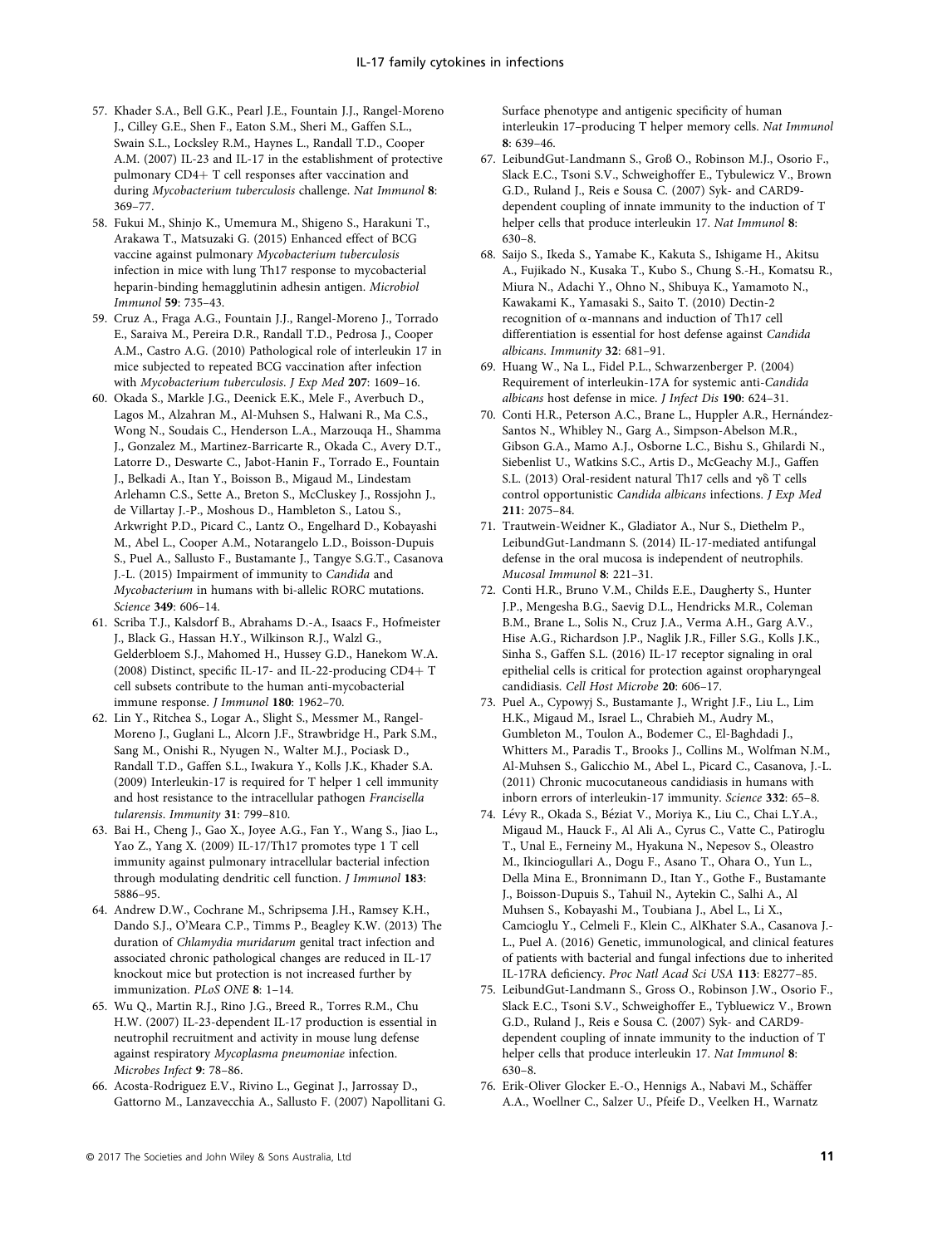K., Tahami F., Jama S., Manguiat A., Rezaei N., Amirzargar A.A., Pleban A., Hannesschläger N., Gross O., Ruland J., Grimbacher B. (2009) A homozygous CARD9 mutation in a family with susceptibility to fungal infections. N Engl J Med 361: 1725–35.

- 77. Baeten D., Sieper J., Braun J., Baraliakos X., Dougados M., Emery P., Deodhar A., Porter B., Martin R., Andersson M., Mpofu S., Richards H.B. (2015) Secukinumab, an interleukin-17a inhibitor, in ankylosing spondylitis. N Engl J Med 373: 2534–48.
- 78. Murdock B.J., Huffnagle G.B., Olszewski M.A., Osterholzer J.J. (2014) Interleukin-17A enhances host defense against cryptococcal lung infection through effects mediated by leukocyte recruitment, activation, and gamma interferon production. Infect Immun 82: 937–48.
- 79. Kleinschek M.A., Muller U., Brodie S.J., Stenzel W., Kohler G., Blumenschein W.M., Straubinger R.K., McClanahan T., Kastelein R.A., Alber G. (2006) IL-23 enhances the inflammatory cell response in Cryptococcus neoformans infection and induces a cytokine pattern distinct from IL-12. J Immunol 176: 1098–106.
- 80. Rudner X.L., Happel K.I., Young E.A., Shellito J.E. (2007) Interleukin-23 (IL-23)-IL-17 cytokine axis in murine Pneumocystis carinii infection. Infect Immun 75: 3055–61.
- 81. Guerra E.S., Lee C.K., Specht C.A., Yadav B., Huang H., Akalin A., Huh J.R., Mueller C., Levitz S.M. (2017) Central role of IL-23 and IL-17 producing eosinophils as immunomodulatory effector cells in acute pulmonary aspergillosis and allergic asthma. PLoS Pathog 13: e1006175.
- 82. Erdmann H., Roßnagel C., Böhme J., Iwakura Y., Jacobs T., Schaible U.E., Hölscher C. (2013) IL-17A promotes macrophage effector mechanisms against Trypanosoma cruzi by trapping parasites in the endolysosomal compartment. Immunobiology 218: 910–23.
- 83. Bermejo D.A., Jackson S.W., Gorosito-Serran M., Acosta-Rodriguez E.V., Amezcua-Vesely M.C., Sather B.D., Singh A.K., Khim S., Mucci J., Liggitt D., Campetella O., Oukka M., Gruppi A., Rawlings D.J. (2013) Trypanosoma cruzi transsialidase initiates a program independent of the transcription factors RORgt and Ahr that leads to IL-17 production by activated B cells. Nat Immunol 14: 514–22.
- 84. Suryawanshi A., Cao Z., Sampson J.F., Panjwani N. (2015) IL-17A–mediated protection against Acanthamoeba keratitis. J Immunol 194: 650–63.
- 85. Boaventura V.S., Santos C.S., Cardoso C.R., De Andrade J., Dos Santos W.L.C., Clar^encio J., Silva J.S., Borges V.M., Barral-Netto M., Brodskyn C.I., Barral A. (2010) Human mucosal leishmaniasis: Neutrophils infiltrate areas of tissue damage that express high levels of Th17-related cytokines. Eur J Immunol 40: 2830–6.
- 86. Hartley M.A., Bourreau E., Rossi M., Castiglioni P., Eren R.O., Prevel F., Couppié P., Hickerson S.M., Launois P., Beverley S.M., Ronet C., Fasel N. (2016) Leishmania virus-dependent metastatic leishmaniasis is prevented by blocking IL-17A. PLoS Pathog 12: e1005852.
- 87. Kelly M.N., Kolls J.K., Happel K., Joseph D., Schwarzenberger P., Combe C., Moretto M., Khan I.A., Schwartzman J.D. (2005) Interleukin-17/interleukin-17 receptor-mediated signaling is important for generation of an optimal polymorphonuclear response against Toxoplasma gondii infection. Infect Immun 73: 617–21.
- 88. Guiton R., Vasseur V., Charron S., Arias M.T., Van Langendonck N., Buzoni-gatel D., Ryffel B., Dimier-Poisson I.

(2017) Interleukin 17 receptor signaling is deleterious during Toxoplasma gondii infection in susceptible BL6 mice. J Infect Dis 202: 427–35.

- 89. Zheng L., Hu Y., Wang Y., Huang X., Xu Y., Shen Y., Cao J. (2017) Recruitment of neutrophils mediated by V $\nabla$ 2  $\nabla$  $\delta$  T cells deteriorates liver fibrosis induced by Schistosoma japonicum infection in C57BL/6 mice. Infect Immun 85: e01020–16.
- 90. Rutitzky L.I., Lopes da Rosa J.R., Stadecker M.J. (2005) Severe CD4 T cell-mediated immunopathology in murine schistosomiasis is dependent on IL-12p40 and correlates with high levels of IL-17. J Immunol 175: 3920–6.
- 91. Rutitzky L.I., Bazzone L., Shainheit M.G., Joyce-Shaikh B., Cua D.J., Stadecker M.J. (2008) IL-23 is required for the development of severe egg-induced immunopathology in schistosomiasis and for lesional expression of IL-17. J Immunol 180: 2486–95.
- 92. Mckinstry K.K., Strutt T.M., Buck A., Curtis D., Dibble J.P., Huston G., Sell S., Dutton R.W., Swain S.L. (2009) IL-10 deficiency unleashes an influenza-specific Th17 response and enhances survival against high-dose challenge. J Immunol 182: 7353–63.
- 93. Wang X., Chan C.C.S., Yang M., Deng J., Poon V.K.M., Leung V.H.C., Zhou J., Yuen K.Y., Zheng B.-J., Lu L. (2011) A critical role of IL-17 in modulating the B-cell response during H5N1 influenza virus infection. Cell Mol Immunol 8: 462–8.
- 94. Wang X., Ma K., Chen M., Ko K.H., Zheng B.J., Lu L. (2016) IL-17A promotes pulmonary B-1a cell differentiation via induction of Blimp-1 expression during influenza virus infection. PLoS Pathog 12: e1005367.
- 95. Crowe C.R., Chen K., Pociask D.A., Alcorn J.F., Krivich C., Enelow R.I., Ross T.E., Witztum J.L., Kolls J.K. (2009) Critical role of IL-17RA in immunopathology of influenza infection. J Immunol 183: 5301–10.
- 96. Suryawanshi A., Veiga-Parga T., Rajasagi N.K., Reddy P.B.J., Sehrawat S., Sharma S., Rouse B.T. (2011) Role of IL-17 and Th17 cells in herpes simplex virus-induced corneal immunopathology. J Immunol 187: 1919–30.
- 97. Reynolds J.M., Martinez G.J., Nallaparaju K.C., Chang S.H., Wang Y.-H., Dong C. (2012) Regulation of intestinal inflammation and barrier function by IL-17C. J Immunol 189: 4226–30.
- 98. Conti H.R., Whibley N., Coleman B.M., Garg A.V., Jaycox J.R., Gaffen S.L. (2015) Signaling through IL-17C/IL-17RE is dispensable for immunity to systemic, oral and cutaneous candidiasis. PLoS ONE 10: e0122807.
- 99. Huang J., Meng S., Hong S., Lin X., Jin W., Dong C. (2016) IL-17C is required for lethal inflammation during systemic fungal infection. Cell Mol Immunol 13: 474–83.
- 100. Roth S., Simanski M., Rademacher F., Schröder L., Harder J. (2014) The pattern recognition receptor NOD2 mediates Staphylococcus aureus-induced IL-17C expression in keratinocytes. J Invest Med 134: 374–80.
- 101. Tanaka S., Nagashima H., Cruz M., Uhcida T., Uotani T., Jiménze Abreu J.A., Mahachai V., VIlaichone R.K., Ratanchuek T., Tshering L., Graham D.Y., Yamaoka Y. (2017) Interleukin-17C in human Helicobacter pylori gastritis. Infect Immune 85: e00389–17.
- 102. Wolf L., Sapich S., Honecker A., Jungnickel C., Seiler F., Bischoff M., Wonnenberg B., Herr C., Schneider-Daum N., Lehr C.-M., Bals R., Beisswenger C. (2016) IL-17A-mediated expression of epithelial IL-17C promotes inflammation during